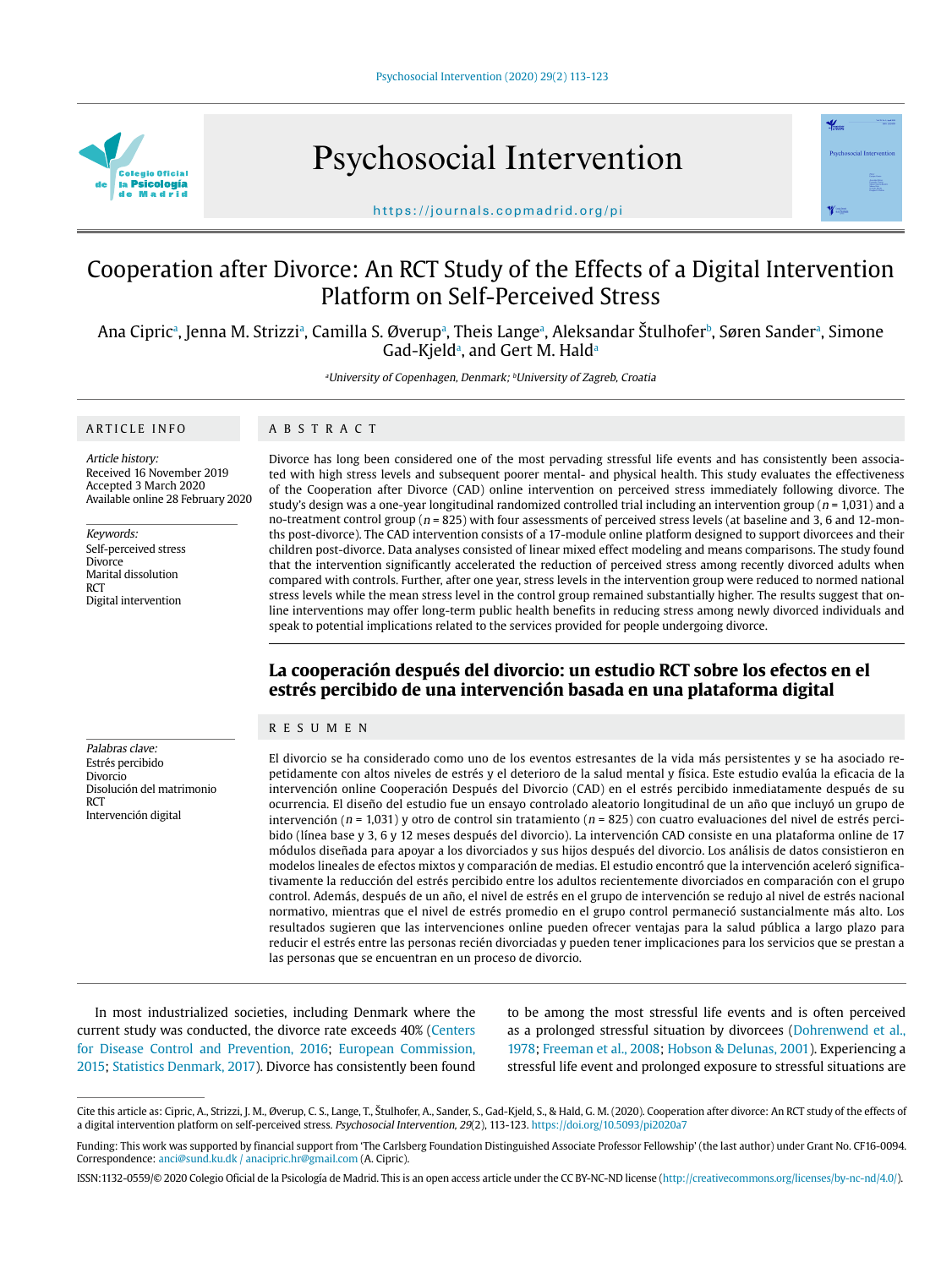associated with an increased risk of illness and poorer overall physical and mental health. This includes bodily distress syndrome, increased depression and anxiety symptoms, unhealthy behaviors, such as smoking and physical inactivity, and reduced social interaction and support (Budtz-Lilly et al., 2015; Cohen et al., 1997; Danese & McEwen, 2012; Fink & Rosendal, 2015; Kessing et al., 2003; Nielsen et al., 2014; Sutin et al., 2010).

Psychological stress refers to an individual's evaluation of environmental experiences as threatening, excessively demanding, and/or potentially harmful coupled with the perception of inadequate abilities to cope with the experience (Allen et al., 2014; Cohen et al., 1997). Perceived stress refers to the degree to which people find their lives or specific (life) events stressful, appraises one's situation as unpredictable, and feel unable to manage day-to-day challenges and that one's problems keep piling up (Cohen et al., 1983; Dissing et al., 2019).

Although divorce is considered one of the most stressful life events, researchers and theorists highlight the importance of coping processes when studying the impact of these events on stress responses (Cohen et al., 1983). Therefore, this study focuses on perceived stress by assessing the experienced level of stress as a function of an objective stressful event (in this case, divorce) and coping processes (here, the coping skills obtained through the study intervention tested; Cohen et al., 1983).

In Denmark, where the current study was conducted, divorcees report the highest levels of perceived stress when compared to their continuously married, widowed, or single counterparts (Nielsen et al., 2008). This indicates that although adverse effects of divorce, such as stress, may be sensitive to a 'time heals' effect (Hald et al., in press; Thuen, 2001), whereby perceived stress naturally declining over time, to many divorcees post-divorce life remains stressful (Amato, 2014; Booth & Amato, 1991; Strohschein, 2005). This may be due to co-parenting, fewer financial resources, change of living condition, altered social status, loss of social support, and (eventually) new partners and new family members with stepfamilies being introduced (e.g., Kołodziej-Zaleska & Przybyła-Basista, 2016; Leopold, 2018; Perrig-Chiello et al., 2015). Accordingly, the development and effect testing of interventions which targets the divorcee's experience of stress over time is of public health relevance especially considering that prolonged levels of high stress can detrimentally affect healthrelated outcomes and be a significant financial burden to society (Budtz-Lilly et al., 2015; Fink & Rosendal, 2015).

The majority of divorce-related intervention programs have focused on children, divorce conflict, and co-parenting skills as the outcomes (Boring et al., 2015; Greenberg et al., 2019; Klein Velderman et al., 2018; McIntosh & Tan, 2017; Pelleboer-Gunnink et al., 2015; Sandler et al., 2018). Those that have targeted adults typically focus on depression or post-divorce adjustment as the outcomes in intervention assessment (e.g. Apraiz et al., 2015; Brodbeck et al., 2017; Yárnoz et al., 2008).

To the best of our knowledge, there are no published longitudinal RCT studies on the effectiveness of online interventions in reducing perceived stress among recently divorced adults. In this connection, researchers, health care professionals, public policymakers, and other stakeholders have highlighted both the need for and lack of research and evidence-based online interventions for adults and children experiencing divorce, particularly scalable cost-effective online interventions. Online interventions have the potential to improve availability, and often have greater convenience of use, equity, and cost-effectiveness than more traditional face-to-face interventions (Amato, 2000; Bowers et al., 2011, 2014; Dennis & Ebata, 2005; Eysenbach et al., 2011; Schramm & McCaulley, 2012).

To address this gap in knowledge, our study presents the results of a one-year longitudinal RCT digital intervention called 'Cooperation after Divorce' (CAD), focusing on the reduction of perceived stress levels among recently divorced individuals.

Specifically, we hypothesize and investigate the following:

Hypothesis 1: The CAD digital intervention will significantly decrease self-perceived stress among divorcees over a one-year period.

Research question 1: At the one-year follow-up, how will selfperceived stress levels be in the intervention and control group, respectively, compare with those of the Danish background population?

# **Method**

# **Participants**

A total of 1,856 recently divorced Danish residents (66.8% women) completed the baseline survey on average 4.74 days  $(SD = 7.10 \text{ days})$ after they obtained their juridical divorce and entered the present study. The average age of participants was  $45.32$  years ( $SD = 8.66$ ). On average, participants had been married 12.74 years ( $SD = 8.03$ ) before their divorce and for almost 88% of participants this was their first divorce. Most of the sample reported to have children (88.3%) with an average of 1.88 child ( $SD = 0.99$ ) per participant. On average, children were13.50 years of age ( $SD = 8.16$ ) at the time of divorce. For further sample description, please see Table 1.

**Table 1.** Descriptive Sample Characteristics of Recently Divorced Danes

|                                      | Control ( $n = 825$ )<br>$M(SD)$ % | Intervention ( $n =$<br>1,031)<br>$M(SD)$ % |  |
|--------------------------------------|------------------------------------|---------------------------------------------|--|
| Gender (women)                       | 67.8                               | 66.0                                        |  |
| Age                                  | 45.3(8.6)                          | 45.4(8.7)                                   |  |
| Level of education                   |                                    |                                             |  |
| Low                                  | 36.0                               | 36.6                                        |  |
| Medium                               | 40.0                               | 35.1                                        |  |
| High                                 | 24.0                               | 28.3                                        |  |
| Income                               |                                    |                                             |  |
| Below average                        | 42.8                               | 38.7                                        |  |
| Average                              | 42.4                               | 44.4                                        |  |
| Above average                        | 14.8                               | 16.9                                        |  |
| Being a parent                       | 87.4                               | 88.9                                        |  |
| Number of children                   | 1.9(0.96)                          | 1.9(1.0)                                    |  |
| Times divorced                       |                                    |                                             |  |
| 1 time                               | 87.3                               | 88.1                                        |  |
| 2 times                              | 10.9                               | 9.8                                         |  |
| 3 times                              | 1.5                                | 1.7                                         |  |
| More than 3 times                    | 0.4                                | 0.4                                         |  |
| Marriage duration                    | 12.6(8.1)                          | 12.8(8.0)                                   |  |
| Conflict degree (0-27 <sup>1</sup> ) | 13.7(4.8)                          | 13.8(5.0)                                   |  |
| Modules used $(0-17)$                | 0.0(0.0)                           | 4.3(2.9)                                    |  |
| <b>Mental Health Indicators</b>      |                                    |                                             |  |
| Physical Health                      | 57.9(8.1)                          | 57.9(8.1)                                   |  |
| Mental Health                        | 34.5(13.6)                         | 34.4 (13.5)                                 |  |
| Stress $(0-40)$                      | 19.5(7.1)                          | 19.5(7.0)                                   |  |
| Somatization (0-4 <sup>1</sup> )     | 0.78(0.72)                         | 0.79(0.71)                                  |  |
| Hostility $(0 - 41)$                 | 0.62(0.60)                         | 0.66(0.65)                                  |  |
| Anxiety (0-41)                       | 0.88(0.78)                         | 0.91(0.80)                                  |  |
| Depression $(0-4)$                   | 1.46(0.94)                         | 1.47(0.94)                                  |  |

Note. There were no significant between groups differences. 1Possible value range.

**Response rates.** Participants were recruited through an e-mail invitation along with the official divorce decree, which was sent by the Danish State Administration (DSA). As the DSA was not able to provide an exact number of survey links distributed during the study inclusion period (January 2016 to January 2018), the exact response rates cannot be calculated. Of the 1,882 individuals who agreed to participate in the study, 1,856 (98.6%) completed the baseline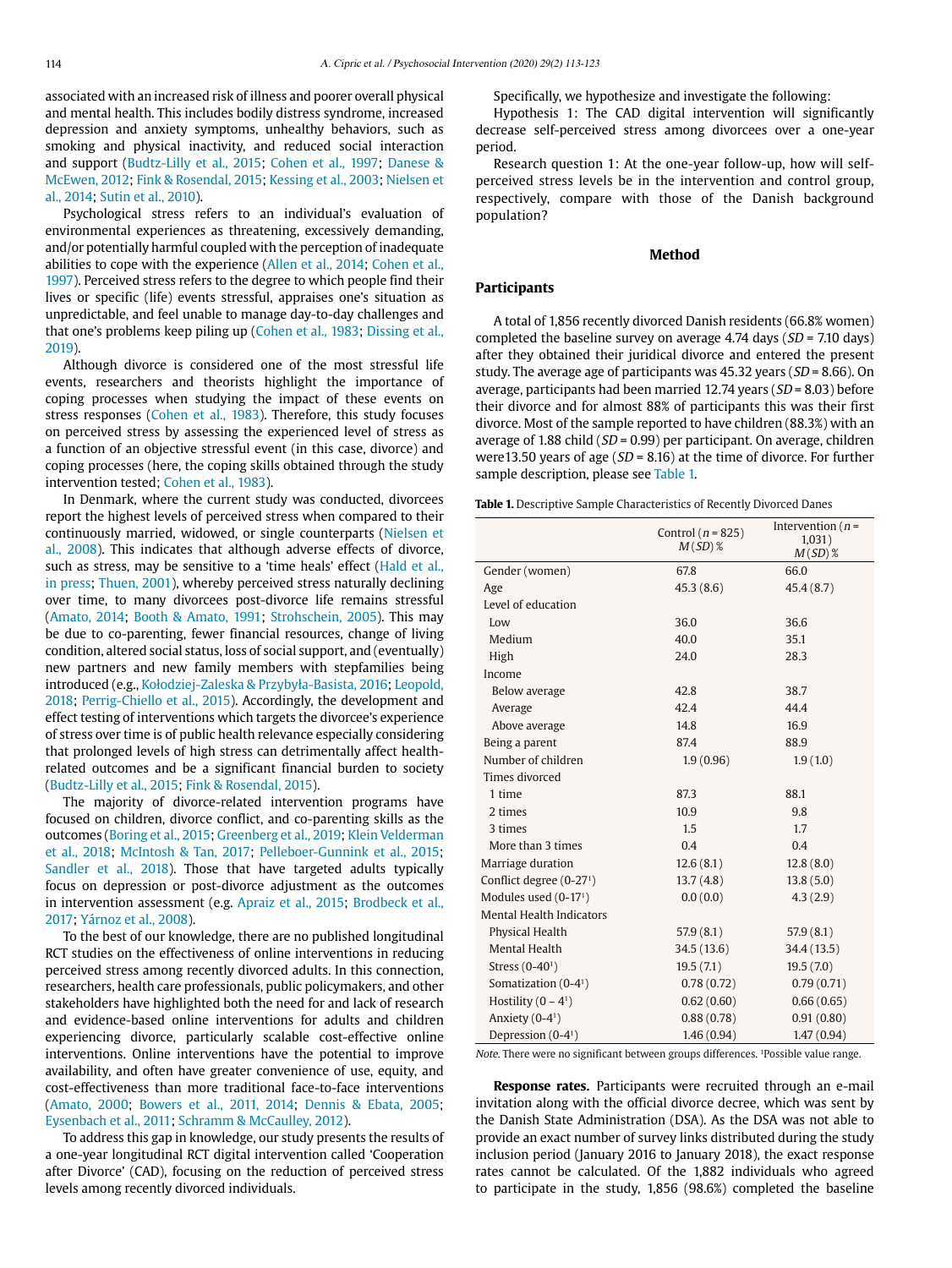

**Figure 1.** CONSORT Diagram.

questionnaire and comprised the final analytical sample (see also Figure 1).

**Representativeness of the study sample.** To assess possible response bias, the study sample was compared to national population data for all people who divorced in Denmark during the study period obtained from Statistics Denmark. The study sample was representative in terms of age, income, and marriage duration, but included more female participants,  $\chi^2(1, n = 1,856) = 208.45$ , *p* < .001, more highly educated individuals,  $\chi^2(2, n = 1,856) = 1135.23, p < .001,$ and individuals with fewer previous divorces,  $t(1855) = -8.47$ ,  $p < .001$ compared with the background population of divorcees.

**Randomization bias.** Randomization was conducted by the system on a two-week sequential interval schedule so that during the two-week period all people who enrolled in the study were assigned to either the intervention or the control group (depending on the two-week period schedule assignment). This resulted in a total of 27 recruitment rounds for the intervention group and 27 recruitment rounds for the control group (i.e., 108 weeks in total).

The assignment schedule was blinded to the researchers during the inclusion period. However, at certain times during the data collection process, the intervention received heavy media coverage, which may have influenced the likelihood of divorcees to join the study during these periods and explain the uneven allocation ratios (i.e., control group 44.5%; intervention group 55.5%). A total of 1,882 participants enrolled in the study and upon completion of the baseline survey, 1,050 were randomized into the intervention, and 832 into the control group. Of the individuals assigned to the intervention group, less than 1 percent ( $n = 8$ ) elected not to use the intervention during the intervention period.

To assess possible selection bias introduced by allocation into the intervention or control groups, participants in these groups were compared on sociodemographic variables (gender, age at survey, education, income), divorce-related characteristics (marriage duration, times divorced, divorce initiation, having children, conflict degree with a former spouse), and relevant health-related variables (depression, anxiety, stress, and mental and physical health). There were no significant differences observed in the odds ratios of belonging to either of the two groups suggesting that the study randomization was successful (for details, see Table 1).

**Attrition rate.** Consistent with the high dropout rates of onlinehealth evaluations (Donkin et al., 2011; Eysenbach, 2005; Geraghty et al., 2012; Lie et al., 2017) response rates dropped to 27.9% from T1 ( $n = 1,050$ ) to T2 ( $n = 293$ ) in the intervention group and to 29.8% from T1 ( $n = 832$ ) to T2 ( $n = 248$ ) in the control group. Attrition substantially decreased afterward, resulting in little change in group size over subsequent follow-ups (intervention group: T3 = 320 and T4 = 295; control group: T3 = 238 and T4 = 211).

**Attrition bias.** To determine if the attrition rate biased our findings, participants who only participated at baseline were compared to the rest of the sample in both the control and intervention groups. Participants were compared on sociodemographic (group membership, gender, age at survey, education, income), divorce-related (times divorced, marriage duration, number of children, conflict degree with a former spouse), and mental and physical health indicators (depression, anxiety, somatization, stress, mental and physical health). In the intervention group, multiple logistic regression analysis revealed that younger participants (AOR =  $-0.99$ ,  $p < .05$ ) and those of poorer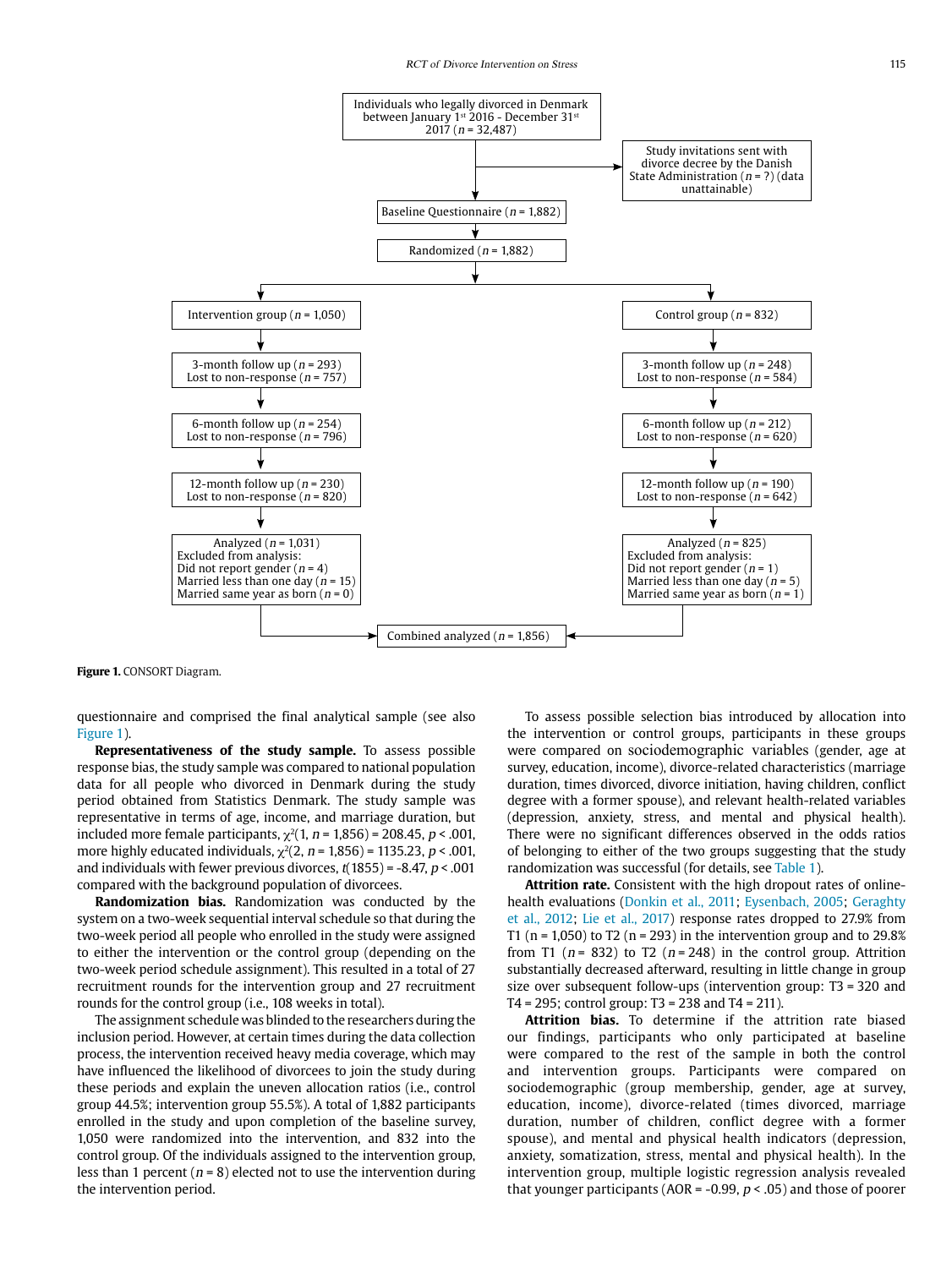physical health (AOR = -0.91,  $p < .05$ ) were more likely to drop out. No indicators significantly predicted group membership in the control group. Nevertheless, all selected variables were included as controls in the main analyses. Further details are provided in Appendix A and B.

## **Procedure**

These results are part of a larger 12-month longitudinal RCT study entitled Cooperation after Divorce (CAD). The intervention study sought to assess effects of the CAD online intervention on well-studied negatively affected psychological and physical health outcomes associated with divorce (perceived stress, anxiety, depression, somatization, mental and physical health, hostility, and parent reports of children's health-related quality of life). The study began in July 2015 through a collaboration with the Danish State Administration (DSA).

Initially, from July 2015 to January 2016, a trial period was initiated to test the CAD solution, user functionality, and data collection process. Subsequently, the effect study was carried out from January 2016 to January 2018. During this period, people initiated their legal divorce and separation procedures through the submission of an application to the DSA. Divorce was granted immediately in cases of mutual agreement. If there was disagreement to the divorce or its terms, a 6 months separation period was initiated after which the divorce was finalized – even in the absence of mutual agreement at the end of the separation period. According to the DSA, during the study period, approximately 70% of divorces were granted divorce without a separation period. From application submission to divorce decree issuance, the average processing time was 2-3 weeks in cases of mutual agreement to the divorce. With the official juridical divorce decree, the DSA sent a participation invitation letter and information regarding the study. In order to enroll in the study, divorcees used a digital link included in the invitation letter, created an account on the CAD platform, gave informed consent, and completed the baseline survey. After this, the system randomized participants into the intervention or the control group according to the blinded randomization schedule (see the Randomization bias section for a detailed description). The control group received treatment as usual (i.e., no systematic treatment) while the intervention group received free access to the CAD intervention. There was no compensation for study participation for members of the intervention group (except for access to the intervention) whereas control group members were entered into a raffle for cinema tickets.

The 3, 6, and 12-month follow-up surveys were conducted by contacting participants via e-mail at the email addresses provided by them at baseline. All responses were anonymized and stored in anonymous form on a secure server. The study was approved by the Danish Data Protection Agency. The research was exempt from further ethical evaluations following the rules and regulations set forth by the Scientific Ethical Committees of Denmark.

# **The Cooperation after Divorce Intervention (CAD) Intervention Platform**

The CAD digital intervention platform consists of 17 digital learning modules addressing the following dimensions and themes:

- 1) Yourself, includes six themes: a) how divorce affects you, b) let go and forgive, c) coping with grief, d) ways to deal with negative thoughts, e) how to handle a crisis, and f) anger management.
- 2) The Children, comprising four themes: a) how children experience divorce, b) understanding children's feelings and reactions, c) putting children's needs first, and d) how to communicate with children about divorce.

3) Co-parenting, consists of seven themes: a) avoiding typical pitfalls, b) making clear agreements, c) how to get through holidays and birthdays, d) roads to good co-parenting communications, e) dealing with conflicts, f) create good co-parental cooperation, and g) find common ground in child-rearing (see  $Appendix$  A and  $B$  for a more detailed description of the intervention).

Participants in the intervention group accessed the online CAD intervention from a computer, mobile device, or tablet. Modules each required 30-60 minutes to complete. Module content and themes address well-known areas that are relevant to individuals after divorce (Sander & Hald, 2020) to provide a combination of knowledge and tools designed to teach divorcees relevant coping strategies, and adequate behavioral changes and behaviors. Members of the intervention group choose freely which modules to engage with, when to engage them and for how long. This individually tailored approach was employed as divorce is a heterogeneous process (e.g., Symoens et al., 2013; Malgaroli et al., 2017) and the experience and needs of divorcees may change from one individual to the next and/or over time. As the intervention is individually tailored, the ideal dosage cannot be calculated. In the current study participants on averaged used 4.27 modules (SD = 2.94). For more detailed descriptions of the CAD intervention, please see Appendix A and B.

## **Measures**

**Sociodemographic variables.** Several socio-demographic variables were assessed: a) Sexual identity was assessed by the following question: "Are you a man or a woman?" with the response options: 1 = man 2 = woman; b) Age at divorce was measured in years and months; c) Education level was assessed by the question: "What is the highest education you have completed?" with the following response options:  $1 =$  low level of education (e.g. primary school, high school, business high school, vocational education), 2 = medium level of education (e.g. medium-cycle tertiary education, bachelor's degree) and  $3$  = high level of education (e.g. master's degree or higher); d) Monthly income was reported on a nine-point scale with 10,000 DKK intervals (approx. 1500 USD; at the time of the intervention, 1 USD approximated 6.50 DKK), from 1 = below 10,000 DKK to 8 = more than 80,000 DKK. According to Statistics Denmark, salaries may be categorized as:  $1$  = below average ( $\leq$  30,000 DKK), 2 = average (30-40,000 DKK), and 3 = above average ( $\geq 40,000$  DKK).

**Divorce-related variables.** We also assessed a variety of marriage and divorce-related variables: a) Marriage duration was calculated in years and months from marital date to the official divorce date; b) Divorce duration was calculated in days from the official date of divorce to the baseline survey response date; c) Number of divorces was obtained by asking participants: "How many times have you divorced?" with response options including  $1 =$  one time,  $2 =$  two times, 3 = three times, and 4 = more than three times; d) Parenthood status and Number of children were determined by asking how many children the participants had; e) Children's age was calculated from the birthdate(s) provided by the participants; f) Degree of conflict was assessed by the 6-item self-report Divorce Conflict Scale (DCS). The DCS assesses six dimensions of divorce-related conflict: communication, co-parenting, global assessment of former spouse, negative and pervasive negative exchanges and hostile, insecure emotional environment, and self-perceived conflict (Hald et al., 2019). The internal consistency of the scale was high (Cronbach's  $\alpha$  = .88).

**Individual differences.** We assessed various individual difference variables that were used in the attrition bias analyses. Specifically, a) Mental health and b) Physical health were assessed using the second version of the Short Form 36 (SF-36) Health Assessment (Ware et al., 1993). In the SF-36 mental- and physical health is calculated on the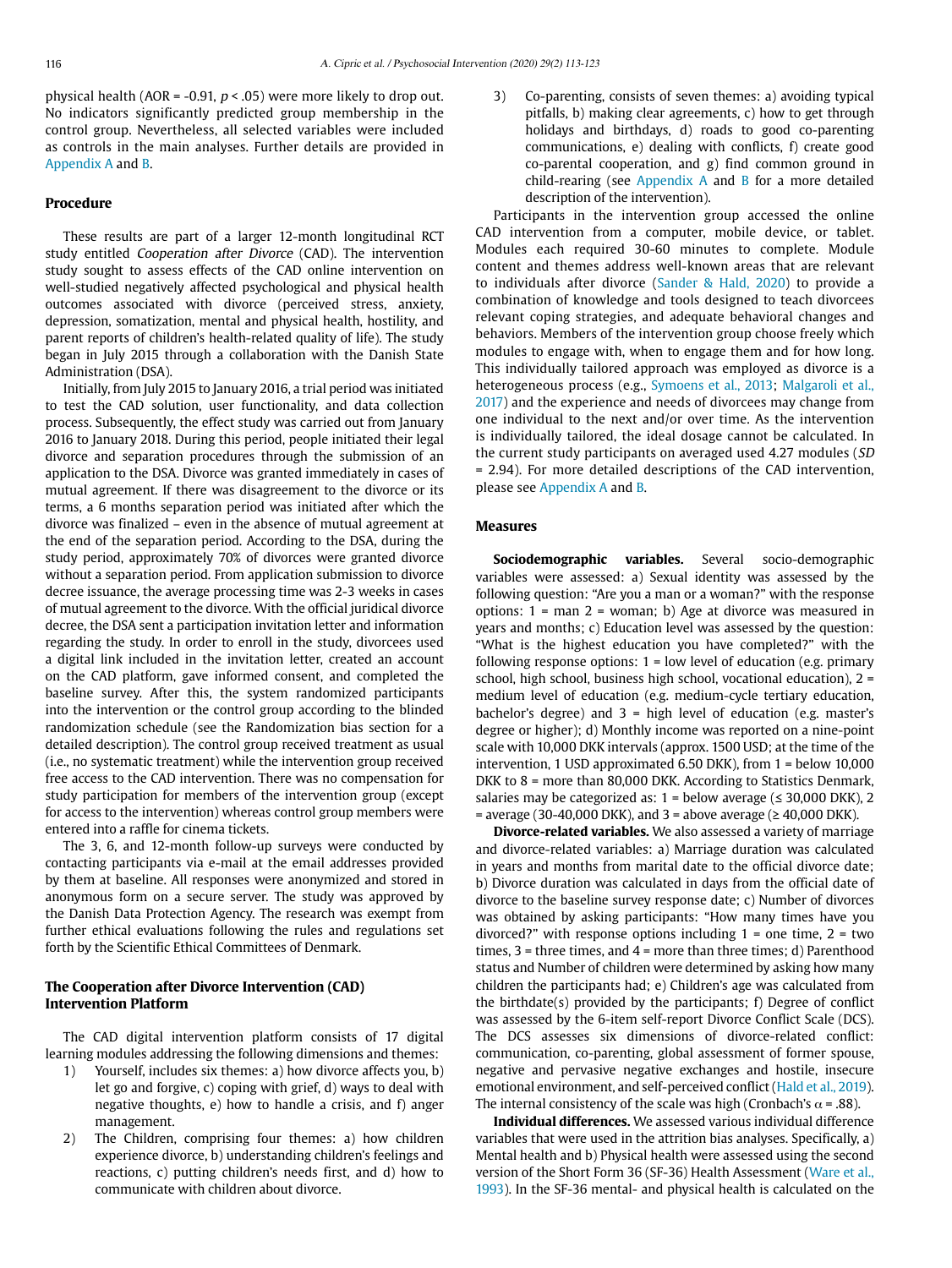basis of scores on eight health-related subdomains including: physical functioning, role participation with physical health problems (rolephysical), bodily pain, general health, vitality, social functioning, role participation with emotional health problems (role-emotional), and mental health. In the current study, all of the eight health-related subdomains demonstrated high internal reliability across all four time points (Cronbach's  $\alpha$  = .81-.93).

Symptoms of c) Depression, d) Anxiety, c) Somatization, and d) Hostility were assessed using the Danish version (Olsen et al., 2004) of the Symptom Checklist-90-Revised (SCL-90-R; Derogatis, 2000). The measurement of depression included 13 items while anxiety, somatization and hostility included 10, 12, and 6 items respectively. For each item, responses were given on a 5 point Likert scale with response options  $0 = not$  at all to  $4 = very$  much. Higher scores indicate more symptoms of depression, anxiety, somatization, and hostility. All four scales demonstrated high internal consistency (Cronbach's  $\alpha$ ) = .78-.95) at all four data collection points.

**Perceived stress.** The Danish version of the Perceived Stress Scale (PSS; Eskildsen et al., 2015) was used to assess the degree to which participants experienced their lives as stressful. The PSS is a 10-item self-report instrument with a five-point Likert-type response scale (0 = never, 4 = very often). Scores range from 0-40 with higher scores indicating higher perceived stress. Total sum scores over 15 for men and 17 for women are considered indicative of high-stress levels (Cohen et al., 1983; Eskildsen et al., 2015; Nielsen et al., 2008). The PSS has been widely used in research and demonstrated good internal reliability at all measurement points in the current study (Cronbach's  $\alpha$  = .90-.92).

**User data.** Intervention usage was determined by summing the number of started and completed modules of each participant over the 12 months study period.

#### **Data Analyses**

Data were analyzed and reported on an intention to treat (ITT) basis by including all randomized participants in the statistical analysis regardless of the received treatment (Gupta, 2011). To enable robustness of the longitudinal estimates, along with the assessment of attrition bias (please see the Participant section), all available data were used in the full information maximum likelihood (FIML) estimation approach to protect against any informative missing pattern (Little, 2013). In this method, missing values are not replaced or imputed, but the model is estimated with all available information and provided with population parameters that would most likely produce the estimates from the sample data analysed.

A linear mixed-effect regression modeling was employed using the lme4 package for R version 3.5.3. The exposure variables were measurement time points, group allocation and their interaction, which were all treated as categorical variables because actual measurement times differed very little from the planned schedule and thus did not vary between participants. Treatment effects were quantified as mean differences at 3, 6, and 12-months with Cohen's d effect sizes inferred from the model fit (i.e., the mean difference divided by the standard deviation on the considered outcome). Any effect of the intervention was assessed by a likelihood ratio test for no effect of group assignment at any time point while random intercept accounted for individual differences in initial stress levels. In the second step, the effects were controlled for gender, age, education, income, times divorced, number of children, duration of marriage, conflict degree, physical and mental health, depression, anxiety, somatization, and hostility levels in order to account for possible attrition bias.

To further qualify the effects of the intervention, composite stress scores at the 12-month follow-up for the intervention and control groups were compared with normed perceived stress means from a Danish national representative study by Nielsen et al. (2008) using <sup>t</sup>-tests. The study by Nielsen et al. (2008) is a Danish population study on characteristics of individuals with high levels of perceived stress in Denmark. The study comprises 10,022 participants (4,676 men and 5,346 women) from the fourth National Health Interview Survey (NHIS) conducted in 2005 in Denmark. The stress measure used in the Nielsen et al.'s (2008) study study corresponds to the measure used in the present study thereby facilitating a direct comparison of stress.

## **Results**

The baseline (T1), average score on the self-perceived stress measure was 18.73 for men ( $SD = 7.18$ , median = 19.00, mode = 21.00, range = 0-40) and 19.87 for women ( $SD = 6.98$ , median = 20.00, mode = 21.00, range = 0-40). In total, 65% of men (sum score ≥ 15) and 58% of women (sum score  $\geq$  17) scored equal to or higher than the recommended cut-off value for high levels of perceived stress as suggested by Nielsen et al. (2008). There were no significant differences in self-perceived stress levels in the intervention and the control groups at baseline ( $b = 0.01$ ,  $SE = 0.04$ ,  $t = 0.25$ ).

Pertaining to the study hypothesis, linear mixed effect modeling was employed to assess the treatment effect of the CAD intervention on self-perceived levels of stress. Overall and at each time point (i.e., at 3, 6, and 12 months post-baseline), the CAD intervention effect was found to be highly significant ( $p < .0001$  (see Table 2 and Figure 2). Even after controlling for potential selective drop-out, at each time point the intervention group scored significantly lower on self-perceived stress than the control group ( $p < .0001$ ) with the magnitude of these differences being large in size (Cohen's  $d = 1.40$ -2.21). Within-group analyses also revealed a significant ( $p < .0001$ ) decline in self-perceived stress levels after 12 months indicating a time heals effect (see also the Introduction and Table 2).



**Figure 2.** Self-perceived Stress Mean Score at each Time Point of Collection. Note. Time point  $1$  = baseline; time point  $2$  = 3-month follow-up; time point 3 = 6-month follow-up; time point 4 = 12-month follow-up.

A 3-way interaction between gender, group assignment, and treatment was included in the analyses to further assess the intervention effect. It was found to be non-significant ( $p < .05$ ), indicating that the treatment effect of the CAD solution on selfperceived stress did not differ between men and women.

Pertaining to the study research question, Figure 3 provides contextualization of the intervention effect by comparing the average levels of perceived stress reported by the intervention group and the control group at the 12-month follow-up to Danish population based normed perceived stress data (Nielsen et al., 2008) using one-sample <sup>t</sup>-tests.

The perceived stress levels reported by participants in the intervention group did not significantly differ from the normed stress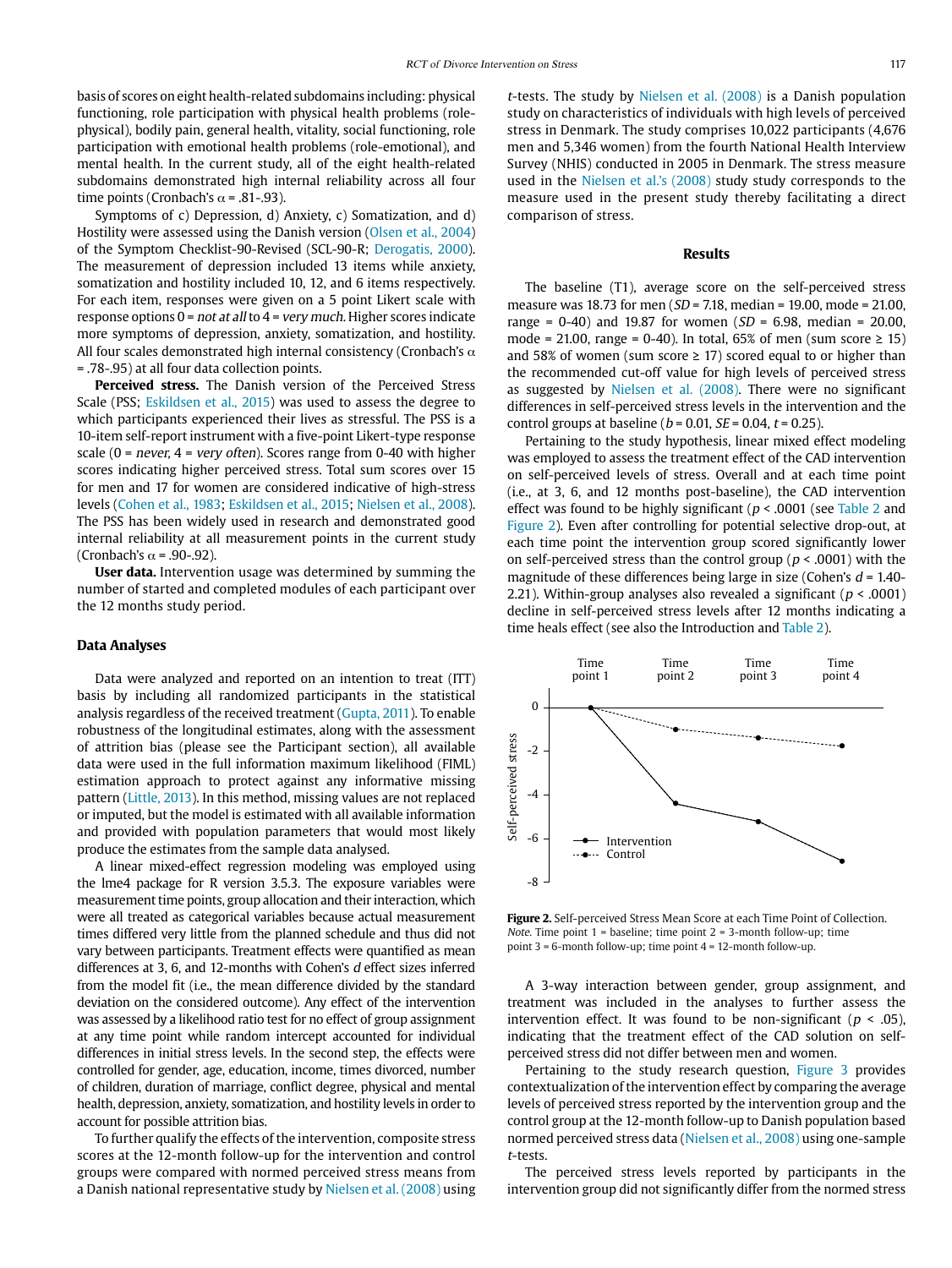|  | <b>Table 2.</b> Results for the Study Outcome of Stress using Linear Mixed Effect Modeling |
|--|--------------------------------------------------------------------------------------------|
|--|--------------------------------------------------------------------------------------------|

| Variable                                     |                       | <b>SE</b> | Cohen's d             |                        | <b>SE</b> | Cohen's $d$ |
|----------------------------------------------|-----------------------|-----------|-----------------------|------------------------|-----------|-------------|
|                                              | Unadjusted            |           | Adjusted <sup>4</sup> |                        |           |             |
| Intervention group Baseline <sup>1</sup>     | 0.05                  | 0.33      | 0.00                  | $-0.01$                | 0.24      | 0.01        |
| Time effect $-3$ months <sup>2</sup>         | $-1.06$ <sup>**</sup> | 0.37      | 0.20                  | $-1.01$ "              | 0.33      | 0.42        |
| Time effect $-6$ months <sup>2</sup>         | $-1.36$               | 0.39      | 0.25                  | $-1.35$                | 0.35      | 0.57        |
| Time effect $-12$ months <sup>2</sup>        | $-1.69$ ***           | 0.41      | 0.32                  | $-1.71$                | 0.37      | 0.72        |
| Intervention group $-$ 3 months <sup>3</sup> | $-3.39$ ***           | 0.50      | 0.63                  | $-3.34$ ***            | 0.44      | 1.40        |
| Intervention group $-6$ months <sup>3</sup>  | $-3.87$               | 0.53      | 0.72                  | $-3.82$ <sup>***</sup> | 0.47      | 1.60        |
| Intervention group $-12$ months <sup>3</sup> | $-5.52$               | 0.55      | 1.03                  | $-5.28$                | 0.49      | 2.21        |

Note,  $b$  = standardized regression coefficient:  $SE$  = standard error; Cohen's  $d$  = standardized measure of effect size; time effect = the control group; 'intervention group compared to the control group at baseline; <sup>2</sup>within group comparisons, i.e., the control group compared to baseline at each time point (3, 6, 12 months); <sup>3</sup>between group comparisons, i.e., the intervention group and the control group compared at each time point (3, 6, 12 months); 4adjusted (controlled) for the (measured) imbalances in drop-out (e.g., gender, age, education, income, times divorced, number of children, duration of marriage, conflict degree, physical and mental health, depression, anxiety, somatization and hostility levels).  $*p < .05, **p < .01, **p < .001.$ 

data of separated/divorced Danes from the background population at 12-month follow-up: men,  $t(85) = -1.01$ ,  $p = 0.32$ ; woman:  $t(140) = -0.61$ ,  $p = .54$ . However, compared to the general background population, women, but not men, in the intervention group scored higher on self-perceived stress at 12-month follow-up with the magnitude of this difference being small-medium in size: men,  $t(85) = .54$ ,  $p = .59$ ; women,  $t(140) = 2.32$ ,  $p = .02$ , Cohen's  $d = 0.39$ ; see also Figure 3.

In the control group, both men and women reported significantly higher stress levels than both the general Danish population, men,  $t(50) = 6.86$ ,  $p < .001$ , Cohen's  $d = 1.94$ ; women,  $t(137) = 9.77$ ,  $p < .001$ , Cohen's  $d = 1.67$ , and separated/divorced Danes, men,  $t(50) = 5.91$ , p  $\le$  .001, Cohen's  $d = 1.67$ ; women,  $t(137) = 7.43$ ,  $p \le$  .001, Cohen's  $d =$ 1.27, with the magnitude of these differences being large in size (see Figure 3).

Further, we found that 61% of men (sum score  $\geq$  15) and 56% of women (sum score  $\geq$  17) in the control group scored equal to or higher than the recommended cut-off value indicative of high levels of self-perceived stress (Nielsen et al., 2008) while the corresponding numbers in the intervention group was 24% for men and 31% for women.



**Figure 3.** Comparisons at the 12-Month Follow-up of Self-perceived Stress Mean Scores of the Intervention and Control Groups with Danish National Normed Population Data.

### **Discussion**

Across gender and pertaining to the study hypothesis, we found that the digital intervention CAD significantly reduced self-perceived stress with the magnitude of the improvement effect being large in size and evident at both 6 and 12 months follow-ups. Moreover,

pertaining to the study research question, we found that at 12-month follow-up, self-perceived stress levels for both men and women in the intervention group were not significantly different to the general background population of separated/divorced individuals whereas for the control group, stress levels were significantly elevated as compared to the general background population of separated/ divorced individuals.

An important issue in the divorce literature is the question of whether divorce constitutes a crisis or chronic strain and what the post-divorce trajectories of stress are (Amato, 2000). The results of this RCT study suggest that perceived stress levels slowly decrease over the first 12 months post-divorce without intervention, similar to the findings reported elsewhere (e.g., Booth & Amato, 1991), suggesting a stress-reducing effect of time (i.e., a 'time heals effect'; Thuen, 2001). However, in this study at the 12-month follow-up, participants in the control group still reported significantly higher stress levels than normed population data, with 61% of men and 56% of women reporting stress levels equivalent to high levels of self-perceived stress (Nielsen et al., 2008). In contrast, our analysis demonstrated that the intervention group was characterized by a significant decline in perceived stress levels at all follow-up time points (3, 6, and 12 months) when compared to the control group. Further, that the intervention group's reported perceived stress levels at 12 months follow up did not differ from divorced/separated individuals in the background population and that only for women stress levels were slightly and significantly higher than those of the general population although approximately a quarter of both men and women still experienced stress levels indicative of high selfperceived stress. Overall, we find that these results suggest that in a stress perspective, divorce may both be understood as a crisis from which most divorcees recuperate with the right support and as chronic strain. This interpretation corroborates divorce studies suggesting that in the longer-term (i.e., 3+ years), most divorcees adapt quite well to divorce while approximately 20% of divorcees experience pronounced psychological problems and lower wellbeing even years after their divorce (see also Perrig-Chiello et al., 2015). In this connection, the study results also highlight the potential utility of online interventions to reduce stress or accelerate stress reduction among newly divorced individuals. As previous research has established the long-term detrimental effects of high/prolonged stress, the intervention-related reduction in stress, as observed in the current study, has the potential to substantially impact future wellbeing among divorced individuals and improve public health.

Consistent with other studies that find higher stress among women (Beam et al., 2017; Lee & Dik, 2017; Nielsen et al., 2008), gender was associated with higher baseline (i.e., within a week after legal divorce) stress levels, with women reporting higher stress levels than men. However, when assessing gender interaction in the linear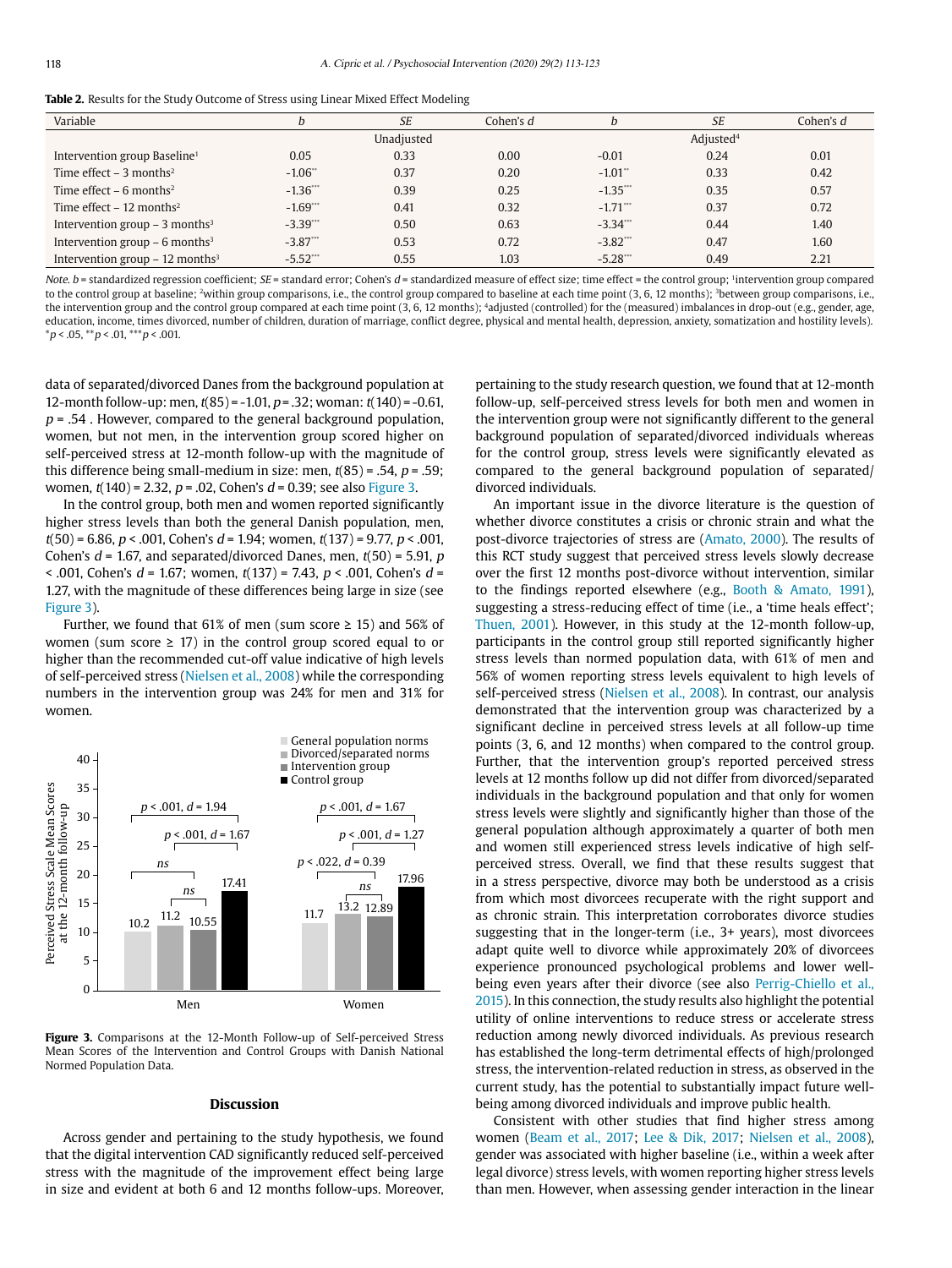mixed effect models, gender was not significantly associated with stress at any of the follow-ups nor with trajectories of change in stress over time. This suggests that while women report higher initial stress levels, their rate of stress reduction is not significantly different from those of their male counterparts.

The finding that the CAD intervention was effective in reducing perceived stress among recently divorced Danes could be due to several of its characteristics. First, members of the intervention group could access the intervention content on demand. That is, when and where it was convenient for them, which could have increased the usage (Dennis & Ebata, 2005). Moreover, participants could select to complete any of the 17 modules when they wished and therefore access information that was relevant to them at their moment of need. As divorce is not a homogeneous process and the needs of divorcing adults could be heterogeneous (e.g., Hilpert et al., 2018; Karney & Bradbury, 1995), allowing individuals to access content that they find relevant at a specific point in time may substantially contribute to stress reduction (e.g., Atkinson & Gold, 2002). Further, the content of the intervention targets well-known and studied challenges that adults undergoing divorce face, including communication with their former spouse, co-parenting strategies, understanding their own and their children's emotions and reactions to divorce. Moreover, the intervention provides clear guidance for attitudinal and behavioral change. Altogether, this may promote the thematic and practical utility of the intervention as well as increased self-efficacy, emotional support, and better coping abilities. As coping methods are integral to the stress response, fostering such abilities are vital for the reduction of stress (Allen et al., 2014; Budtz-Lilly et al., 2015; Cohen et al., 1997; Cohen et al., 1983).

When evaluating the study results, the following limitations should be considered. By being an RCT intervention study, there may be a selection effect by which those with higher stress levels could be overrepresented, seeking help to relieve their stress. Similarly, those with higher stress levels could also be underrepresented, finding it additionally stressful having to participate in an intervention study over 12 months at a likely stressful time of their life. Additionally, we were unable to determine if both partners in a prior marriage participated in the study, which may affect the independence of data in the study. Moreover, on average, the current study sample was found to be better educated than the general Danish population of divorcees, which may limit the generalization of results. Considering the high attrition rate observed in this study (though comparable to other studies; see also Cugelman et al., 2011; Eysenbach, 2005), which is always potentially problematic as a source of participation biases, we found little differences between those who completed all followups and those who only completed the baseline questionnaire. To further minimize attrition bias, in the multivariate analyses we controlled for a range of socio-demographic, divorce-related, mental health and physical health indicators. Finally, this study did not investigate all plausible mediators and moderators of the intervention effects, for example, individual differences such as personality or divorce-related characteristics. As intervention effects in the area of divorce research may be related to individual differences and/or divorce characteristics (Amato, 2000; Dalton et al., 2003; Kołodziej-Zaleska & Przybyła-Basista, 2016; Malgaroli et al., 2017; Symoens et al., 2013), future studies should include mediation analysis and test plausible moderators to examine the intervention effects of CAD on perceived stress symptoms.

# **Conclusion**

Using an RCT study design and mixed linear effects modeling, the study found that the CAD intervention was highly effective in reducing stress levels among recently divorced Danes. Further, that these intervention effects were maintained 12 months post juridical divorce. Finally, that the intervention effect brought stress levels in the intervention group down to national norms. The results may have important implications for the potential services offered to newly divorced individuals by demonstrating the utility of the CAD online intervention on stress among individuals transitioning from being married to divorced.

#### **Conflict of Interest**

For due diligence, we would like to declare that the University of Copenhagen, Denmark, where the authors work, owns the digital intervention platform 'Cooperation after Divorce (CAD)' while two of the co-authors (Gert Martin Hald and Søren Sander) holds the commercial license and intellectual property rights to the platform through the Company 'Cooperation after Divorce' (Samarbejde Efter Skilsmisse ApS).

#### **Acknowledgements**

We wish to thank the Egmont Foundation for support with the development of the digital platform 'Cooperation After Divorce' and the Danish State Administration for help during the data collection process.

#### **References**

- Allen, A., Kennedy, P., Cryan, J., Dinan, T., & Clarke, G. (2014). Biological and psychological markers of stress in humans: Focus on the Trier Social Stress Test. Neuroscience & Biobehavioral Reviews, 38, 94-124. [https://](https://doi.org/10.1016/j.neubiorev.2013.11.005) [doi.org/10.1016/j.neubiorev.2013.11.005](https://doi.org/10.1016/j.neubiorev.2013.11.005)
- Amato, P. (2000). The consequences of divorce for adults and children. Journal of Marriage and Family, 62(4), 1269-1287. [https://doi.](https://doi.org/10.1111/j.1741-3737.2000.01269.x) [org/10.1111/j.1741-3737.2000.01269.x](https://doi.org/10.1111/j.1741-3737.2000.01269.x)
- Amato, P. (2014). The consequences of divorce for adults and children: An update. Društvena Istraživanja-Časopis Za Opća Društvena Pitanja, 23(1), 5-24. <https://doi.org/10.5559/di.23.1.01>
- Apraiz, A., Ugarte, J., Aguado, V., & Martínez-Pampliega, A. (2015). Análisis coste-beneficio de una intervención post-divorcio [Cost-benefit analysis of a post-divorce intervention]. Boletín de Estudios Económicos, 70(214), 159-193. <https://doi.org/10.1007/s11121-014-0527-6>
- Atkinson, N. L., & Gold, R. S. (2002). The promise and challenge of E-health interventions. American Journal of Health Behavior, 26(6), 494-503. <https://doi.org/10.5993/AJHB.26.6.10>
- Beam, C. R., Dinescu, D., Emery, R., & Turkheimer, E. (2017). A twin study on perceived stress, depressive symptoms, and marriage. Journal of Health and Social Behavior, 58(1), 37-53. [https://doi.](https://doi.org/10.1177/0022146516688242) [org/10.1177/0022146516688242](https://doi.org/10.1177/0022146516688242)
- Booth, A., & Amato, P. (1991). Divorce and psychological stress. Journal of Health and Social Behavior, 32(4), 396-407. [https://doi.](https://doi.org/10.2307/2137106) [org/10.2307/2137106](https://doi.org/10.2307/2137106)
- Boring, J., Sandler, I., Tein, J., Horan, J., Vélez, C., & Nezu, Arthur M. (2015). Children of divorce–coping with divorce: A randomized control trial of an online prevention program for youth experiencing parental divorce. Journal of Consulting and Clinical Psychology, 83(5), 999-1005. [https://](https://doi.org/10.1037/a0039567) [doi.org/10.1037/a0039567](https://doi.org/10.1037/a0039567)
- Bowers, J. R., Mitchell, E. T., Hardesty, J. L., & Hughes, R. (2011). A review of online divorce education programs. Family Court Review, 49(4), 776- 787. <https://doi.org/10.1111/j.1744-1617.2011.01413.x>
- Bowers, J. R., Ogolsky, B. G., Hughes, R., & Kanter, J. B. (2014). Coparenting through divorce or separation: A review of an online program. Journal of Divorce & Remarriage, 55(6), 464-484. [https://doi.org/10.1080/1050](https://doi.org/10.1080/10502556.2014.931760) [2556.2014.931760](https://doi.org/10.1080/10502556.2014.931760)
- Brodbeck, J., Berger, T., & Znoj, H. (2017). An internet-based self-help intervention for older adults after marital bereavement, separation or divorce: Study protocol for a randomized controlled trial. Trials, 18(1), 21. <https://doi.org/10.1186/s13063-016-1759-5>
- Budtz-Lilly, A., Schröder, A., Rask, M., Fink, P., Vestergaard, M., & Rosendal, M. (2015). Bodily distress syndrome: A new diagnosis for functional disorders in primary care? BMC Family Practice, 16(180), 180. [https://](https://doi.org/10.1186/s12875-015-0393-8) [doi.org/10.1186/s12875-015-0393-8](https://doi.org/10.1186/s12875-015-0393-8)
- Centers for Disease Control and Prevention. (2016). Provisional number of marriages and marriage rate: United States, 2000-2016. [https://www.](https://www.cdc.gov/nchs/data/dvs/national_marriage_divorce_rates_00-16.pdf) [cdc.gov/nchs/data/dvs/national\\_marriage\\_divorce\\_rates\\_00-16.pdf](https://www.cdc.gov/nchs/data/dvs/national_marriage_divorce_rates_00-16.pdf)
- Cohen, S., Kamarck, T., & Mermelstein, R. (1983). A global measure of perceived stress. Journal of Health and Social Behavior, 24(4), 385-396. <https://doi.org/10.2307/2136404>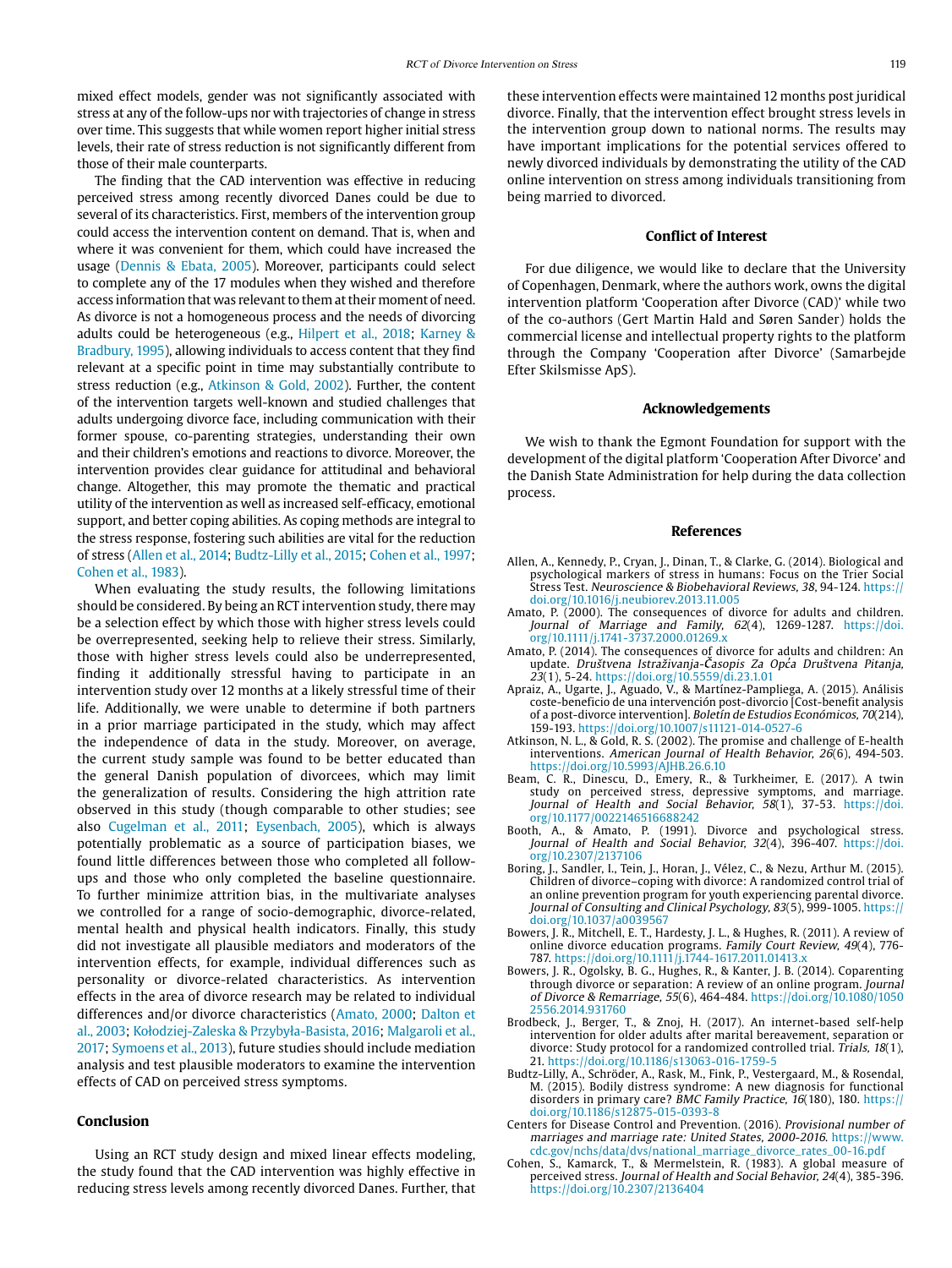Cohen, S., Kessler, R. C., & Gordon, L. U. (1997). Measuring stress, a guide for health and social scientists. Oxford University Press.

- Cugelman, B., Thelwall, M., & Dawes, P. (2011). Online interventions for social marketing health behavior change campaigns: A meta-analysis of psychological architectures and adherence factors. Journal of Medical Internet Research, 13(1), E17. <https://doi.org/10.2196/jmir.1367>
- Dalton, C., Carbon, J., & Olesen, N. (2003). High conflict divorce, violence, and abuse: Implications for custody and visitation decisions. Juvenile and Family Court Journal, 54(4), 11-33. [https://doi.](https://doi.org/10.1111/j.1755-6988.2003.tb00084.x) [org/10.1111/j.1755-6988.2003.tb00084.x](https://doi.org/10.1111/j.1755-6988.2003.tb00084.x)
- Danese, A., & McEwen, B. (2012). Adverse childhood experiences, allostasis, allostatic load, and age-related disease. Physiology & Behavior, 106(1), 29-39. <https://doi.org/10.1016/j.physbeh.2011.08.019>
- Dennis, S., & Ebata, A. (2005). Family life education on the technological frontier. In S. F. Duncan & H. W. Goddard (Eds.), Outreach in family life: Principles and practices for effective family life outreach education (pp. 180-219). Sage.
- Derogatis, L. R. (2000). Symptom Checklist-90-Revised. In A. J. Rush, M. M. First, & D. Blacker (Eds.), Handbook of psychiatric measures (pp. 81- 84). American Psychiatric Association.
- Dissing, A., Jørgensen, T., Gerds, T., Rod, N., & Lund, R. (2019). High perceived stress and social interaction behaviour among young adults. A study based on objective measures of face-to-face and smartphone interactions. PLoS ONE, 14(7). [https://doi.org/10.1371/journal.](https://doi.org/10.1371/journal.pone.0218429) [pone.0218429](https://doi.org/10.1371/journal.pone.0218429)

Dohrenwend, B. S., Askenasy, A. R., Krasnoff, L., & Dohrenwend, B. P. (1978).

- Exemplification of a method for scaling life events: The PERI life events scale. Journal of Health and Social Behavior, 19(2), 205-229. [https://](https://doi.org/10.2307/2136536) [doi.org/10.2307/2136536](https://doi.org/10.2307/2136536)
- Donkin, L., Christensen, H., Naismith, S., Neal, B., Hickie, I., & Glozier, N. (2011). A systematic review of the impact of adherence on the effectiveness of e-therapies. Journal of Medical Internet Research, 13(3), E52. <https://doi.org/10.2196/jmir.1772>
- Eskildsen, A., Dalgaard, V. L., Nielsen, K. J., Andersen, J. H., Zachariae, R. Olsen, L. R., Jørgensen, A., & Christiansen, D. H. (2015). Cross-cultural adaptation and validation of the Danish consensus version of the 10 item Perceived Stress Scale. Scandinavian Journal of Work, Environment & Health, 41(5), 486-490. <https://doi.org/10.5271/sjweh.3510>
- European Commission. (2015). Demography report. Publications Office of the European Union. [http://ec.europa.eu/eurostat/documents/7330775/7339482/](http://ec.europa.eu/eurostat/documents/7330775/7339482/Demography+report+%E2%80%93+2015+edition/ce8144e3-8e9b-427d-b6a2-61ff42950d41) [Demography+report+%E2%80%93+2015+edition/ce8144e3-8e9b-427d-b6a2-](http://ec.europa.eu/eurostat/documents/7330775/7339482/Demography+report+%E2%80%93+2015+edition/ce8144e3-8e9b-427d-b6a2-61ff42950d41) [61ff42950d41](http://ec.europa.eu/eurostat/documents/7330775/7339482/Demography+report+%E2%80%93+2015+edition/ce8144e3-8e9b-427d-b6a2-61ff42950d41)
- Eysenbach, G. (2005). The law of attrition. Journal of Medical Internet Research, 7(1), E11.<https://doi.org/10.2196/jmir.7.1.e11>
- Eysenbach, G., Webb, T., Botelho, R., Cugelman, B., Thelwall, M., & Dawes, P. (2011). Online interventions for social marketing health behavior change campaigns: A meta-analysis of psychological architectures and adherence factors. Journal of Medical Internet Research, 13(1), E17. <https://doi.org/10.2196/jmir.1367>
- Fink, P., & Rosendal, M. (Eds.). (2015). Functional disorders and medically unexplained symptoms. Assessment and treatment. Århus University Press in collaboration with The Research Clinic for Functional Disorders and Psychosomatics, Århus University Hospital.
- Freeman, S., Schwab, C., & Jiang, Q. (2008). Quantifying stressors among Iowa farmers. Journal of Agricultural Safety and Health, 14(4), 431-9. <https://doi.org/10.13031/2013.25280>
- Geraghty, A., Torres, L., Leykin, Y., Pérez-Stable, E., & Muñoz, R. (2012). Understanding attrition from international internet health interventions: A step towards global eHealth. Health Promotion International, 28(3), 442-452. <https://doi.org/10.1093/heapro/das029>
- Greenberg, L. R., Fidler, B. J., & Saini, M. A. (Eds.). (2019). Evidence-informed interventions for court-involved families: Promoting healthy coping and development. Oxford University Press.
- Gupta, S. K. (2011). Intention-to-treat concept: A review. Perspectives in Clinical Research, 2(3), 109-112.<https://doi.org/10.4103/2229-3485.83221>
- Hald, G. M. , Cipric, A., Øverup, C. S., Štulhofer, A., Lange, T., Sander, S., Gad Kjeld, S., & Strizzi, J. M. (in press.). RCT study of the effects of an online divorce platform on anxiety, depression, and somatization. Journal of Family Psychology.
- Hald, G. M., Strizzi, J., Cipric, A., & Sander, S. (2019). The Divorce Conflict Scale. Journal of Divorce and Remarriage, 61(2), 83-104. [https://doi.or](https://doi.org/10.1080/10502556.2019.1627150) [g/10.1080/10502556.2019.1627150](https://doi.org/10.1080/10502556.2019.1627150)
- Hilpert, P., Xu, F., Milek, A., Atkins, D. C., Bodenmann, G., & Bradbury, T. N. (2018). Couples coping with stress: Between-person differences and within-person processes. Journal of Family Psychology, 32(3), 366-374. <https://doi.org/10.1037/fam0000380>
- Hobson, C., & Delunas, J. (2001). National norms and life-event frequencies for the Revised Social Readjustment Rating Scale. International Journal of Stress Management, 8(4), 299-314. [https://doi.](https://doi.org/10.1023/A:1017565632657) [org/10.1023/A:1017565632657](https://doi.org/10.1023/A:1017565632657)
- Karney, B. R., & Bradbury, T. N. (1995). The longitudinal course of marital quality and stability: A review of theory, method, and research. Psychological Bulletin, 118(1), 3-34. https://doi.org/10.1037/0033- 2909.118.1.3
- Kessing, L. V., Agerbo, E., & Mortensen, P. B. (2003). Does the impact of major stressful life events on the risk of developing depression change

throughout life? Psychological Medicine, 33(7), 1177-1184. [https://doi.](https://doi.org/10.1017/S0033291703007852) [org/10.1017/S0033291703007852](https://doi.org/10.1017/S0033291703007852)

- Klein Velderman, M., Pannebakker, F. D., Van Vliet, W., & Reijneveld, S. A. (2018). Prevention of divorce-related problems in Dutch 4- to 8-yearolds: Cultural adaptation and pilot study of the children of divorce intervention program. Research on Social Work Practice, 28(4), 415- 427.<https://doi.org/10.1177/1049731516644504>
- Kołodziej-Zaleska, A., & Przybyła-Basista, H. (2016). Psychological well-being of individuals after divorce: The role of social support. Current Issues in Personality Psychology, 4(4), 206-216. [https://doi.](https://doi.org/10.5114/cipp.2016.62940) [org/10.5114/cipp.2016.62940](https://doi.org/10.5114/cipp.2016.62940)
- Lee, C. S., & Dik, B. J. (2017). Associations among stress, gender, sources of social support, and health in emerging adults. Stress and Health, 33(4), 378-388.<https://doi.org/10.1002/smi.2722>
- Leopold, T. (2018). Gender differences in the consequences of divorce: A study of multiple outcomes. Demography, 55(3), 769-797. [https://doi.](https://doi.org/10.1007/s13524-018-0667-6) [org/10.1007/s13524-018-0667-6](https://doi.org/10.1007/s13524-018-0667-6)
- Lie, S. S., Karlsen, B., Oord, E. R., Graue, M., & Oftedal, B. (2017). Dropout from an eHealth intervention for adults with type 2 diabetes: A qualitative study. Journal of Medical Internet Research, 19(5), e187. <https://doi.org/10.2196/jmir.7479>
- Little, T. D. (2013). Longitudinal structural equation modeling. Guilford Press.
- Malgaroli, M., Galatzer-Levy, I., & Bonanno, G. (2017). Heterogeneity in trajectories of depression in response to divorce is associated with differential risk for mortality. Clinical Psychological Science, 5(5), 843- 850. <https://doi.org/10.1177/2167702617705951>
- McIntosh, J., & Tan, E. (2017). Young children in divorce and separation: Pilot study of a mediation-based co-parenting intervention. Family Court Review, 55(3), 329-344.<https://doi.org/10.1111/fcre.12291>
- Nielsen, L., Curtis, T., Kristensen, T. S., & Rod Nielsen, N. (2008). What characterizes persons with high levels of perceived stress in Denmark? A national representative study. Scandinavian Journal of Public Health, 36(4), 369-379. <https://doi.org/10.1177/1403494807088456>
- Nielsen, N., Davidsen, R., Hviid, A., & Wohlfahrt, J. (2014). Divorce and risk of hospital-diagnosed infectious diseases. Scandinavian Journal of Public Health, 42(7), 705-711. <https://doi.org/10.1177/1403494814544398>
- Olsen, L. R., Mortensen, E. L., & Bech, P. (2004). The SCL-90 and SCL-90R versions validated by item response models in a Danish community sample. Acta Psychiatrica Scandinavica, 110(3), 225-229. [https://doi.](https://doi.org/10.1111/j.1600-0447.2004.00399.x) [org/10.1111/j.1600-0447.2004.00399.x](https://doi.org/10.1111/j.1600-0447.2004.00399.x)
- Pelleboer-Gunnink, H. A., Van der Valk, I. E., Branje, S. J. T., Van Doorn, M. D., & Deković, M. (2015). Effectiveness and moderators of the preventive intervention kids in divorce situations: A randomized controlled trial. Journal of Family Psychology, 29(5), 799-805. [https://doi.org/10.1037/](https://doi.org/10.1037/fam0000107) [fam0000107](https://doi.org/10.1037/fam0000107)
- Perrig-Chiello, P., Hutchison, S., & Morselli, D. (2015). Patterns of psychological adaptation to divorce after a long-term marriage. Journal of Social and Personal Relationships, 32(3), 386-405. [https://](https://doi.org/10.1177/0265407514533769) [doi.org/10.1177/0265407514533769](https://doi.org/10.1177/0265407514533769)
- Sander, S. & Hald, G. M. (2020). Cooperation after divorce (CAD) A digital divorce platform to reduce psychological and physiological adverse effects of divorce. Unpublished manuscript.
- Sandler, I., Gunn, H., Mazza, G., Tein, J., Wolchik, S., Berkel, C., Jones, S., & Porter, M. (2018). Effects of a program to promote high quality parenting by divorced and separated fathers. Prevention Science, 19(4), 538-548. <https://doi.org/10.1007/s11121-017-0841-x>
- Schramm, D. G., & McCaulley, G. (2012). Divorce education for parents: A comparison of online and in-person delivery methods. Journal of Divorce & Remarriage, 53(8), 602-617. [https://doi.org/10.1080/105025](https://doi.org/10.1080/10502556.2012.721301) [56.2012.721301](https://doi.org/10.1080/10502556.2012.721301)
- Statistics Denmark. (2017). Denmark in figures 2017. Statistics Denmark. [https://](https://www.dst.dk/Site/Dst/Udgivelser/GetPubFile.aspx?id=21501&sid=denmark in figures 2017 net) [www.dst.dk/Site/Dst/Udgivelser/GetPubFile.aspx?id=21501&sid=den](https://www.dst.dk/Site/Dst/Udgivelser/GetPubFile.aspx?id=21501&sid=denmark in figures 2017 net)[mark%20in%20figures%202017%20net](https://www.dst.dk/Site/Dst/Udgivelser/GetPubFile.aspx?id=21501&sid=denmark in figures 2017 net)
- Strohschein, L. (2005). Parental divorce and child mental health trajectories. Journal of Marriage and Family, 67(5), 1286-1300. [https://](https://doi.org/10.1111/j.1741-3737.2005.00217.x) [doi.org/10.1111/j.1741-3737.2005.00217.x](https://doi.org/10.1111/j.1741-3737.2005.00217.x)
- Sutin, A., Costa, P., Wethington, E., & Eaton, W. (2010). Perceptions of stressful life events as turning points are associated with self-rated health and psychological distress. Anxiety, Stress, & Coping, 23(5), 479-492.<https://doi.org/10.1080/10615800903552015>
- Symoens, S., Bastaits, K., Mortelmans, D., & Bracke, P. (2013). Breaking up, breaking hearts? Characteristics of the divorce process and well-being after divorce. Journal of Divorce & Remarriage, 54(3), 177-196. [https://](https://doi.org/10.1080/10502556.2013.773792) [doi.org/10.1080/10502556.2013.773792](https://doi.org/10.1080/10502556.2013.773792)
- Thuen, F. (2001). Psychiatric symptoms and perceived need for psychiatric care after divorce. Journal of Divorce & Remarriage, 34(1–2), 61–76. [https://doi.org/10.1300/J087v34n01\\_04](https://doi.org/10.1300/J087v34n01_04)
- Ware, J. E., Snow, K. K., Kosinski, M., & Gandek, B. (1993). SF-36 health survey (SF-36): Manual and interpretation guide. Quality Metric Incorporated.
- Yárnoz, S., Plazaola, M., & Etxeberria, J. (2008). Adaptation to divorce: An attachment-based intervention with long-term divorced parents. Journal of Divorce & Remarriage, 49(3-4), 291-307. [https://doi.](https://doi.org/10.1080/10502550802222246) [org/10.1080/10502550802222246](https://doi.org/10.1080/10502550802222246)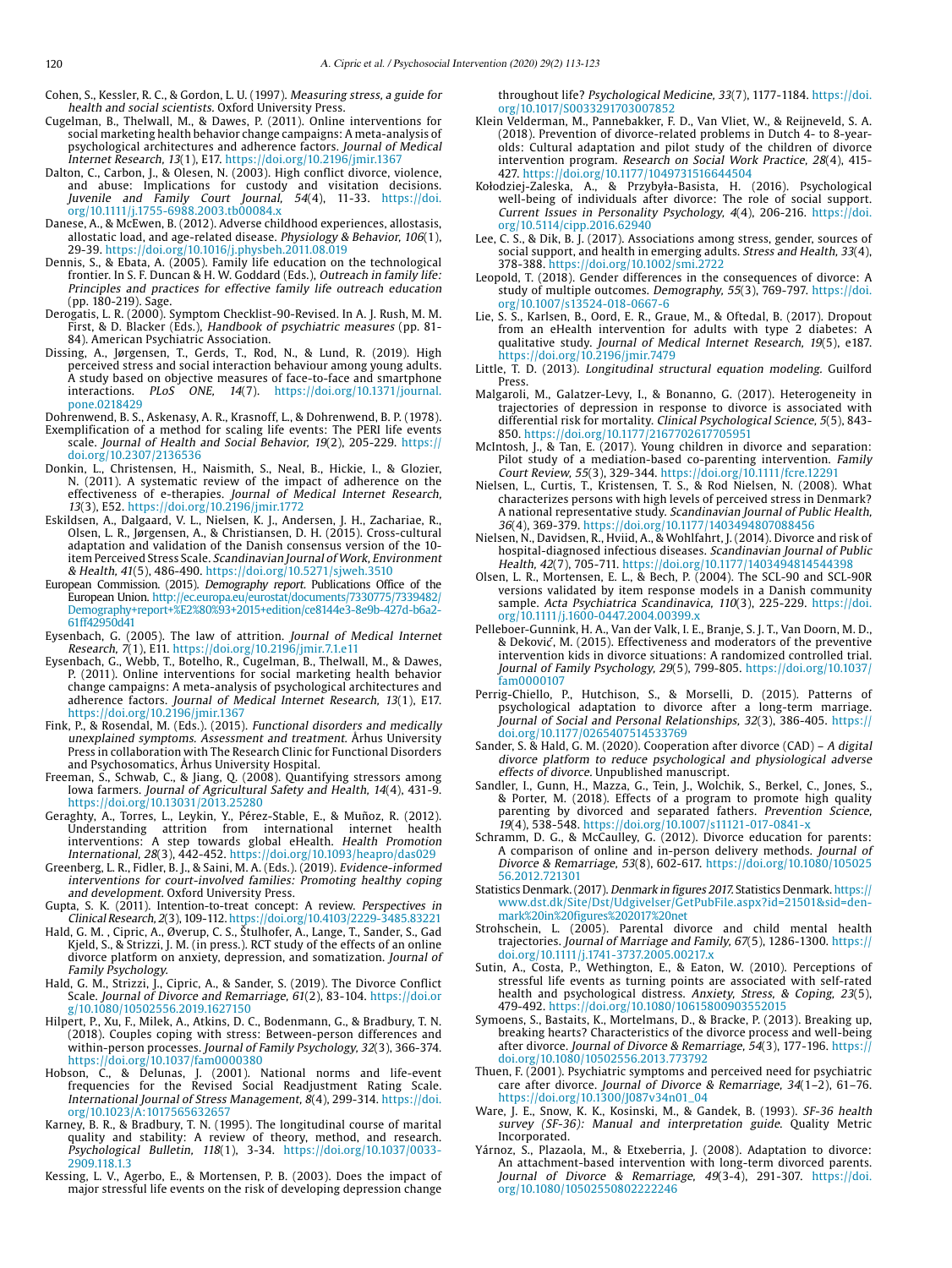#### **Appendix A**

# Description of the intervention

The CAD digital intervention consists of 17 digital learning modules and supporting functionality and contents, which are accessed online from a computer, mobile device or tablet. Each of the 17 digital learning modules, which are the core of the intervention, takes approximately 30-60 minutes to complete and users can freely choose which and how many learning modules they want to use and the time duration they want to spend engaging them.

The learning modules addresses challenges relevant for divorcees and are arranged into three main themes (A to C) presented in the flowchart below. The curriculum of each of the elements are described in Table A1.

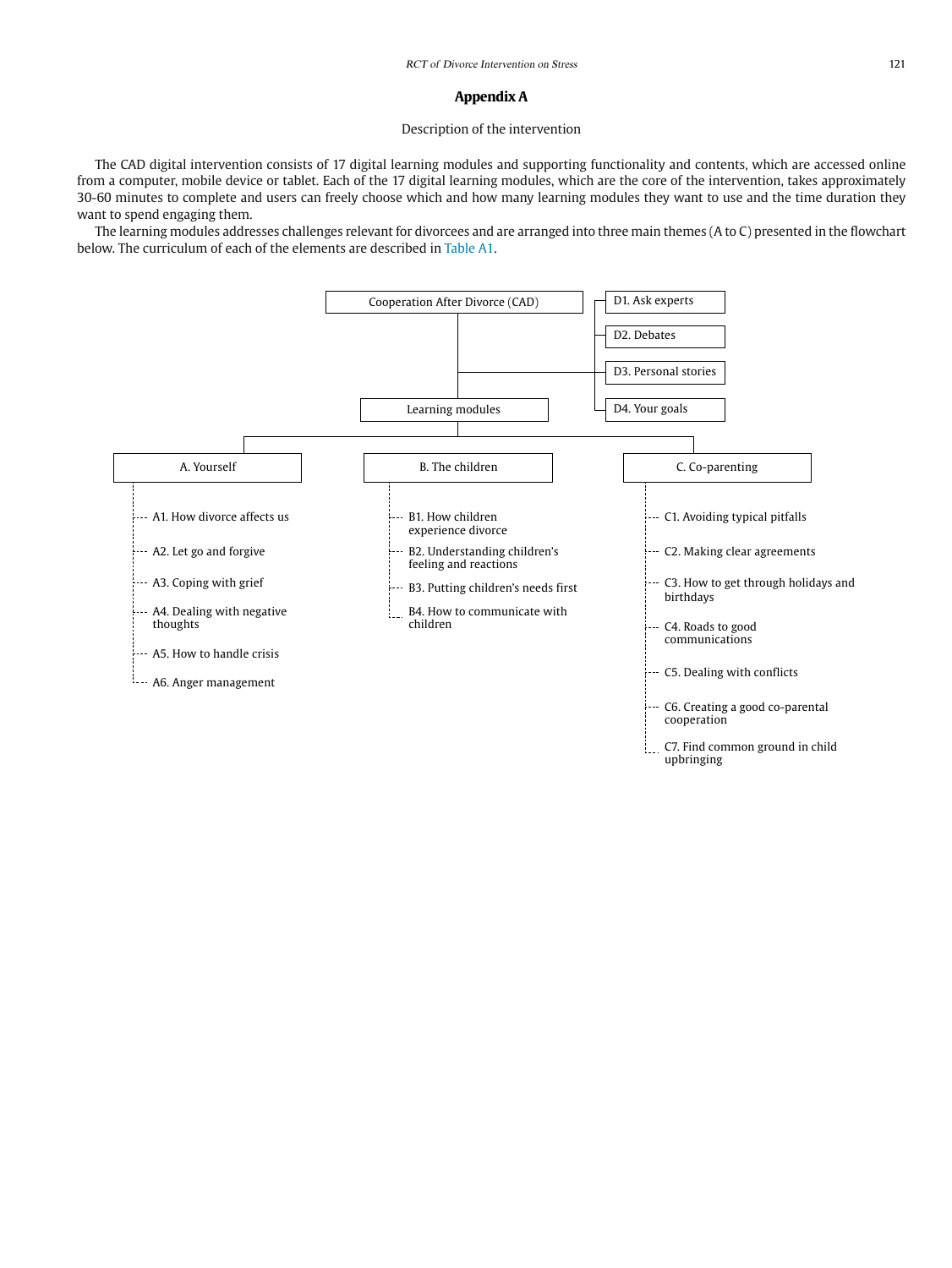**Table A1.** Curriculum of elements

| ID             | Title                                              | Summary of content                                                                                                                                                                                                   |
|----------------|----------------------------------------------------|----------------------------------------------------------------------------------------------------------------------------------------------------------------------------------------------------------------------|
| A1             | How divorce affects us                             | Divorce statistics & research<br>The most common reasons for divorce<br>The consequences of divorce for both adults and children<br>Where and how you can make a difference, prevent or reduce negative consequences |
| A2             | Let go and forgive                                 | Reasons why forgiveness can be helpful<br>Definition of forgiveness<br>How to forgive your ex<br>How to forgive yourself                                                                                             |
| A3             | Coping with grief                                  | Definition of grief<br>How to embrace grief<br>How to tackle the new everyday life                                                                                                                                   |
| A4             | Dealing with negative thoughts                     | Reasons why negative thoughts appear<br>How to reframe negative streams of thoughts<br>How to get a new perspective on your thoughts<br>How to accept and embrace your thoughts                                      |
| A <sub>5</sub> | How to handle crisis                               | Why many people experience a life crisis after divorce<br>The most common feelings and reactions after divorce<br>Psychological models that underlie these feeling and reactions<br>How to get through the crisis    |
| A6             | Anger management                                   | Understand the nature and function of anger<br>How to discover your anger early<br>Seven strategies to manage your anger                                                                                             |
| <b>B1</b>      | How children experience divorce                    | How children typically experience a divorce<br>Learn to see the divorce from your child's perspective                                                                                                                |
| B <sub>2</sub> | Understanding children's feelings<br>and reactions | Children's typical reactions<br>The psychological reasons for your child's reactions<br>Learn to perceive your child's reactions as invitations                                                                      |
| B <sub>3</sub> | Putting children's needs first                     | Why children of divorce have special needs<br>Learn what these special needs consists of<br>How to distinguish your feelings from your child's needs<br>How to accede your child's needs                             |
| B4             | How to communicate with children                   | Why children need to talk about the divorce<br>How to get a good start, when you talk to your child<br>How to talk to children in different age ranges<br>Useful communication techniques for all age ranges         |
| C <sub>1</sub> | Avoiding typical pitfalls                          | What the ten worst pitfalls of disagreement post divorce are<br>How to avoid pitfalls<br>Where you can learn more about these pitfalls                                                                               |
| C <sub>2</sub> | Making clear agreements                            | How to arrange different agreements involving children<br>What to be aware of when choosing your type of agreement<br>How to make clear agreements<br>Where to find help making clear agreements                     |
| C <sub>3</sub> | How to get through holidays and<br>birthdays       | The most important considerations regarding holidays and birthdays<br>How to take the children's needs into consideration                                                                                            |
| C <sub>4</sub> | Roads to good communications                       | Why communication is important<br>What promotes or impedes good communication<br>How to communicate constructive in both digital and spoken communication                                                            |
| C <sub>5</sub> | Dealing with conflicts                             | The four most common reasons for conflict<br>How to create a good process when you and your ex disagree<br>Introduction to the conflict stairway<br>How to find solutions and compromises                            |
| C <sub>6</sub> | Creating a good co-parental<br>cooperation         | The five cooperation styles/metaphors<br>Find out what kind of cooperation you have now<br>What characterizes a cooperation that is "good enough"<br>How to create a new relation to your ex                         |
| C7             | Find common ground in child<br>rearing             | The importance of having common frameworks and rules across two homes<br>Central areas in child rearing where common ground is important<br>How to find common ground                                                |
| D <sub>1</sub> | Ask the experts                                    | Here you can ask the experts (psychologists and lawyers) about specific situations or dilemmas.<br>The experts will answer within 5 working days.                                                                    |
| D <sub>2</sub> | Debate                                             | Here you can ask other users questions, share your experiences and find inspiration                                                                                                                                  |
| D <sub>3</sub> | Personal stories                                   | Four documentary videos with parents whom have been through a rough divorce but managed to<br>establish a working co-parenting cooperation despite of the conflicts.                                                 |
| D4             | Your goals                                         | Mark the goals that are most important for you and the platform will recommend the most<br>relevant modules to you.                                                                                                  |